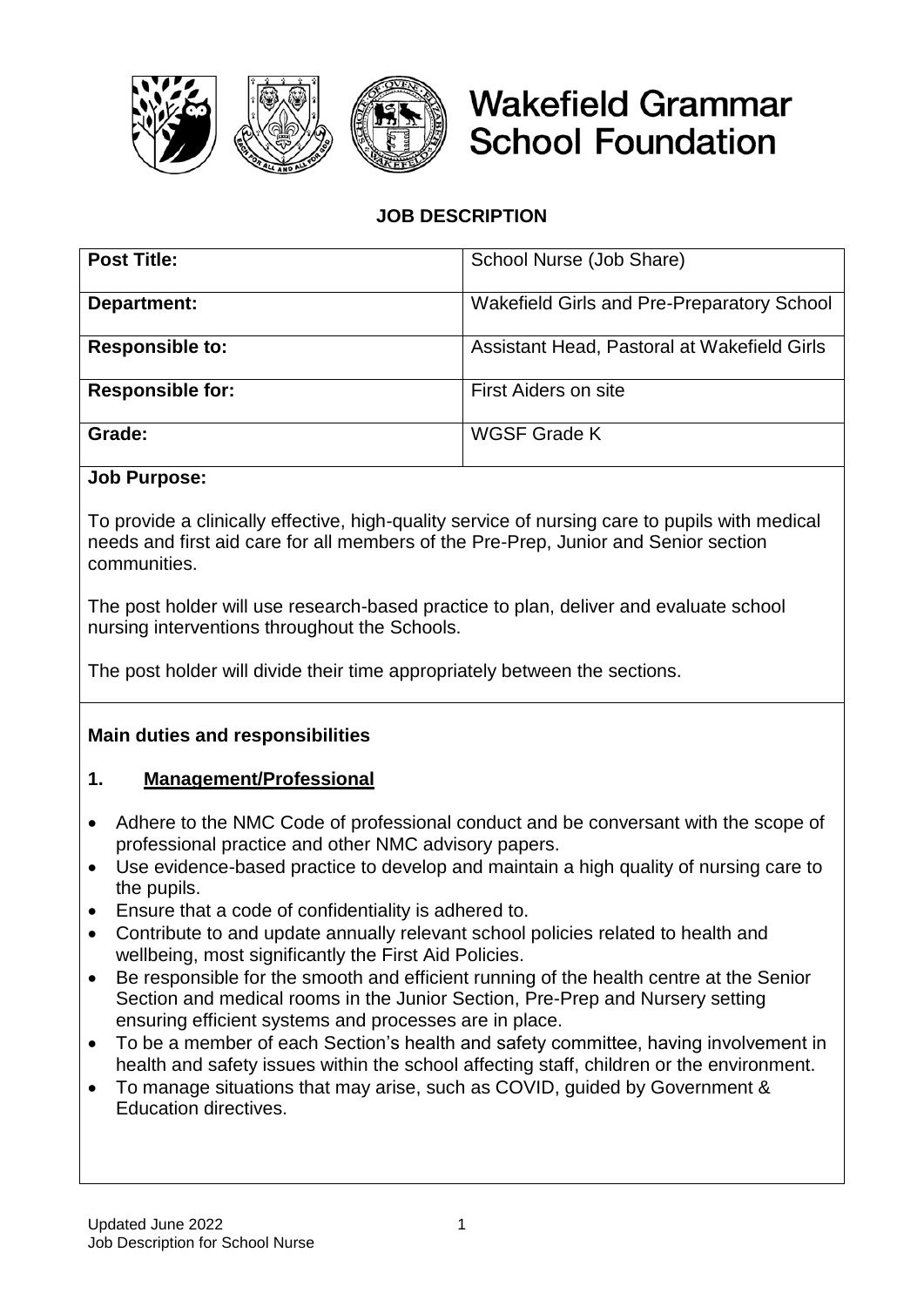## **2. Nursing**

- To provide a high standard of service within NMC guidelines to pupils, members of staff and any visitors while on site.
- Revalidation every 3 years in order to renew registration with the NMC.
- Offer advice and treatment for a range of health problems or refer to GP.
- Administer medications according to the First Aid Policy.
- Ensure care plans are developed and written for pupils with needs, in liaison with pupils' parents and Learning Support staff, as appropriate.
- Provide first aid and emergency care and treatment as necessary this includes maintaining stock of all school first aid kits.
- Organise and run nurse drop-in clinics (within agreed level of competence).
- Provide a listening service and health advice service as appropriate.
- Report child welfare concerns to Senior Leadership Team or Safeguarding team as appropriate.
- Facilitate vaccination programme in school in conjunction with school nursing service.
- Offer advice to First Aiders across all sections, when considering referrals to hospital.
- Arrange and contribute to child and adolescent surveillance programmes.
- Follow good practice and specific directives on immunisation procedures relevant to the school population and individuals.
- Operate procedures for control of infectious diseases.
- Follow procedures for the safe disposal of clinical waste.
- Be aware of recommended safe storage, usage and disposal of medical supplies and drugs.
- Maintain treatment room stock, hygiene and tidiness.
- Attend official school functions i.e. Sports Days, Open Day, New Parents' Information Evening.

# **3. Health Education**

- Promote health education throughout the school population.
- Take part in the delivery of across the sections and support teaching staff as appropriate. This will included PHSE presenting and delivering talks as directed.
- To ensure the provision of and access to a range of publicity materials on issues relating to student health.
- Keep up-to-date with current health promotion initiatives.
- Co-ordinate health education for staff including organising first aid and paediatric first aid courses for staff and keep up to date records.
- Provide staff training as requested on the use of epi-pens, inhalers and insulin.
- Provide staff training to ensure the needs of pupils with specific needs are met.

# **4. Administration**

- Maintain medical records accurately, confidentially and securely.
- Maintain daily treatment records.
- Complete accident report forms and liaise with H&S Managers
- Complete Risk Assessments as required.
- Record dispensing of medicines following medicines policy.
- Check first aid bags and log records of emergency resuscitation equipment
- Co-ordinate school medical examinations and other surveillance audits.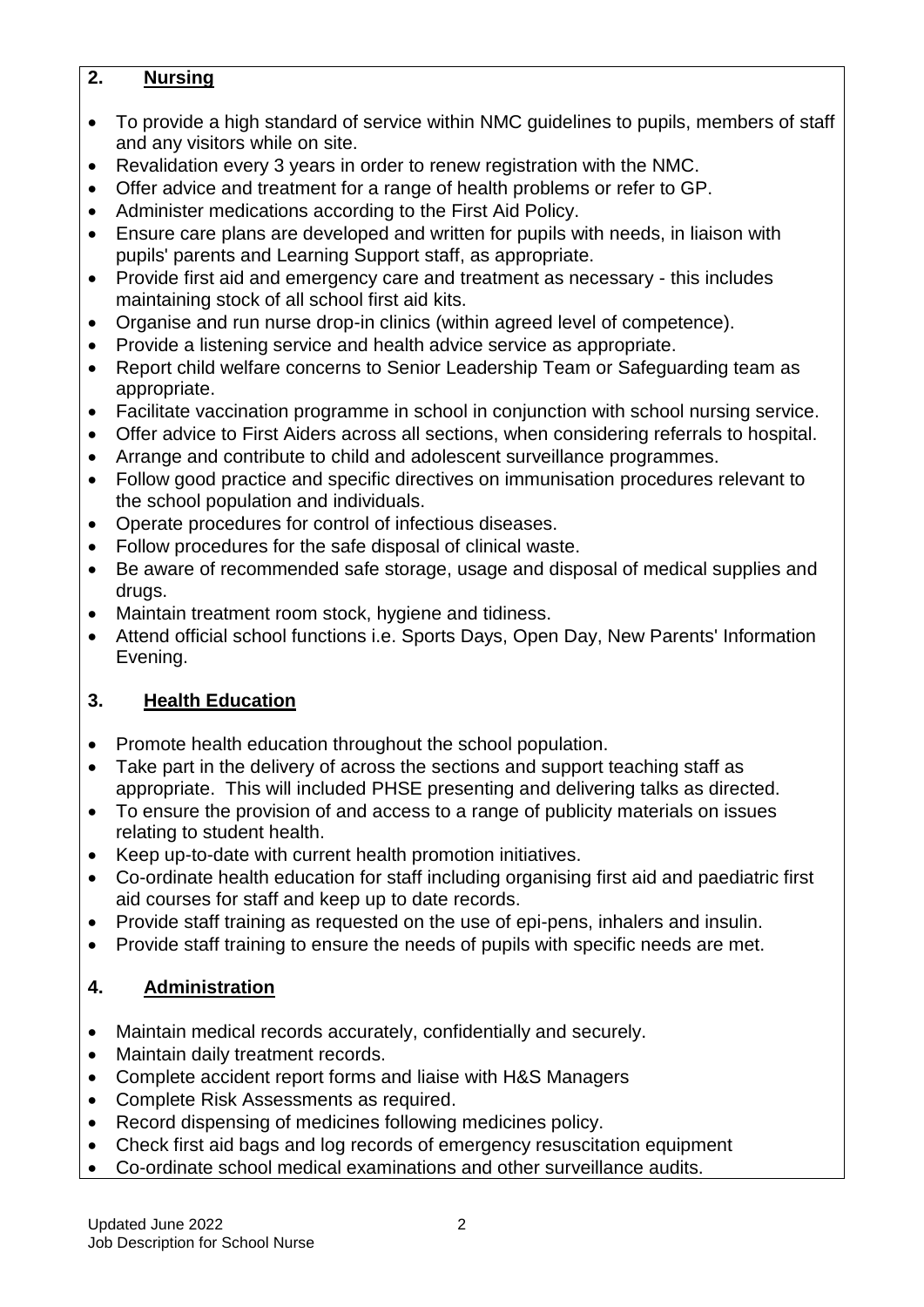- Manage allotted budget.
- Prepare medical lists for sports fixtures, trips, DofE expeditions and residentials.

## **5. Communication**

- Internal work closely with pupils, parents, Senior Leadership Team, Heads of Year, teaching staff, Learning Support staff, pastoral staff, QEGS Matron, School Doctor, Exams Department and School Office staff and kitchens to ensure seamless and continuous care.
- External School health advisors and other members of the primary health care team. Social Services where appropriate such as CAMHS.
- Contribute to the Foundation communication network via Firefly

## **6. Professional Requirements**

- Access to clinical supervision and professional advice.
- Annual personal development reviews.
- Allowance to maintain regulatory body professional competencies/requirements.
- Employers' indemnity accepting vicarious liability.
- Ability to work within NMC code of conduct, regards confidentiality, consent and record keeping.
- Access to appropriate facilities to fulfil responsibilities.
- Ability to work as an autonomous professional and be an efficient team player.

## **7. General**

- To attend the annual Open Morning (normally 1<sup>st</sup> Saturday morning in October).
- Establishing good relationships with pupils, acting as role model and being aware of and responding appropriately to individual needs.
- Attending relevant staff meetings or other meetings as required.
- Being aware of and compliance with policies and procedures relating to child protection, health safety and security, confidentiality and data protection, reporting all concerns to an appropriate person.
- Contributing to the overall ethos of the School and of Wakefield Grammar School Foundation.
- Any additional tasks as required by the Head or other member of the SLT in accordance with the grade of the role.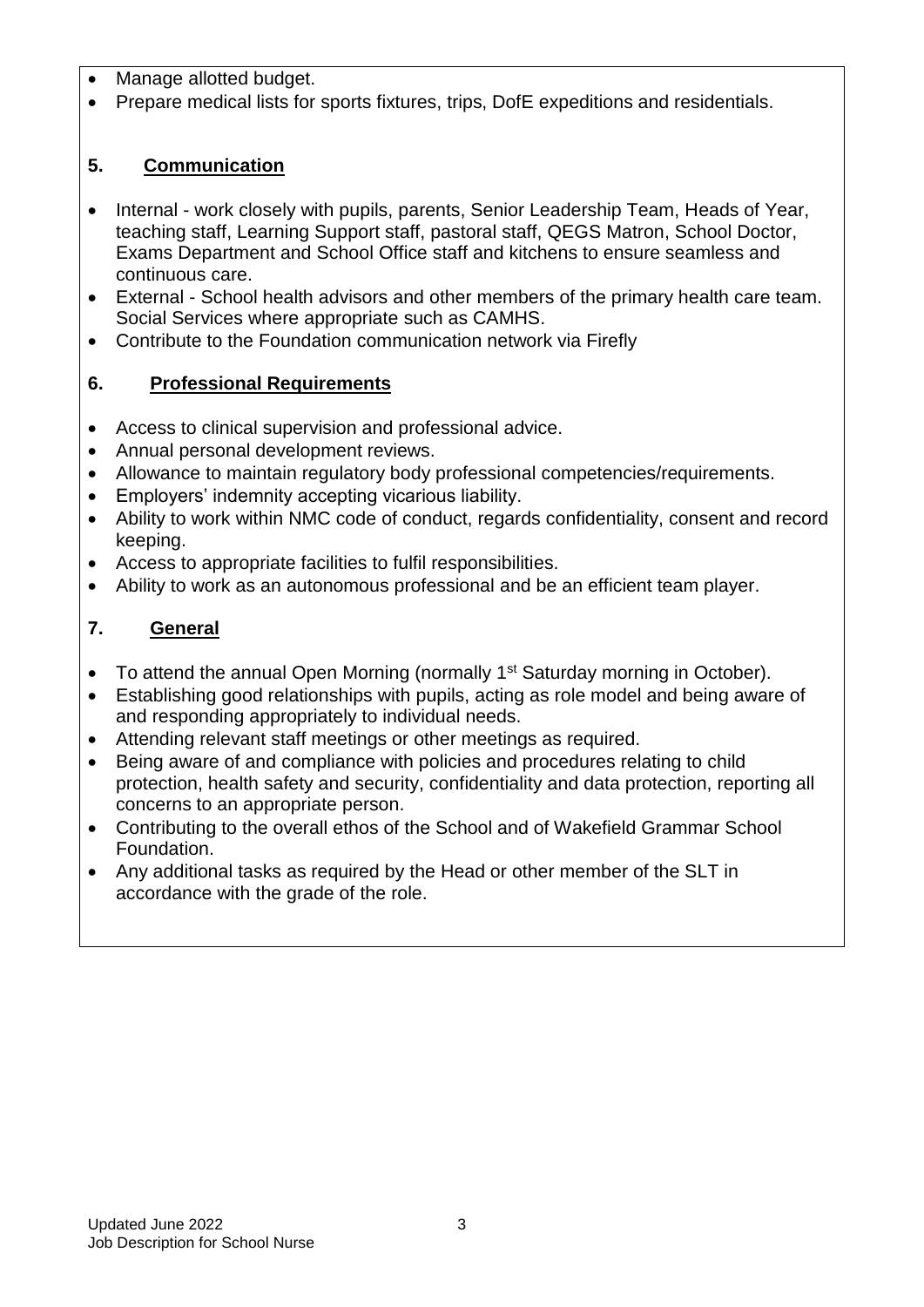## **PERSON SPECIFICATION FOR SCHOOL NURSE**

The following are the essential criteria to undertake the job competently:

- Knowledge/qualifications: professional nursing qualification a registered children's nurse (RN8 or RNC) with relevant post registration experience or registered adult nurse (RN1), and ideally a registered specialist community public health school nurse (RSN) qualification.
- Knowledge and experience of providing first aid and the care of children with chronic illnesses.
- Excellent communication both oral and written and interpersonal skills with the pupils, staff and parents.
- Demonstrate the highest levels of confidentiality and handle such information sensitively.
- Able to demonstrate excellent listening skills and understands others' needs and perspectives.
- A self motivated individual, who is able to work on their own initiative, is co-operative, helpful, self-aware and be flexible.
- Be comfortable with delivering talks and presentations to pupils as part of the PSHE programme or other health related topics as directed.
- An individual who is committed to continuous self development; willingness to attend appropriate ongoing training/updating.
- Ability to prioritise work, cope with competing deadlines/demands and use initiative in a variety of situations.
- Able to demonstrate good organisation skills and able to maintain efficient and effective systems of work both paper and computer based.
- Able to use equipment in accordance with health and safety guidelines.
- An understanding of child protection and health and safety issues.
- An empathy with the ethos and values of WGSF.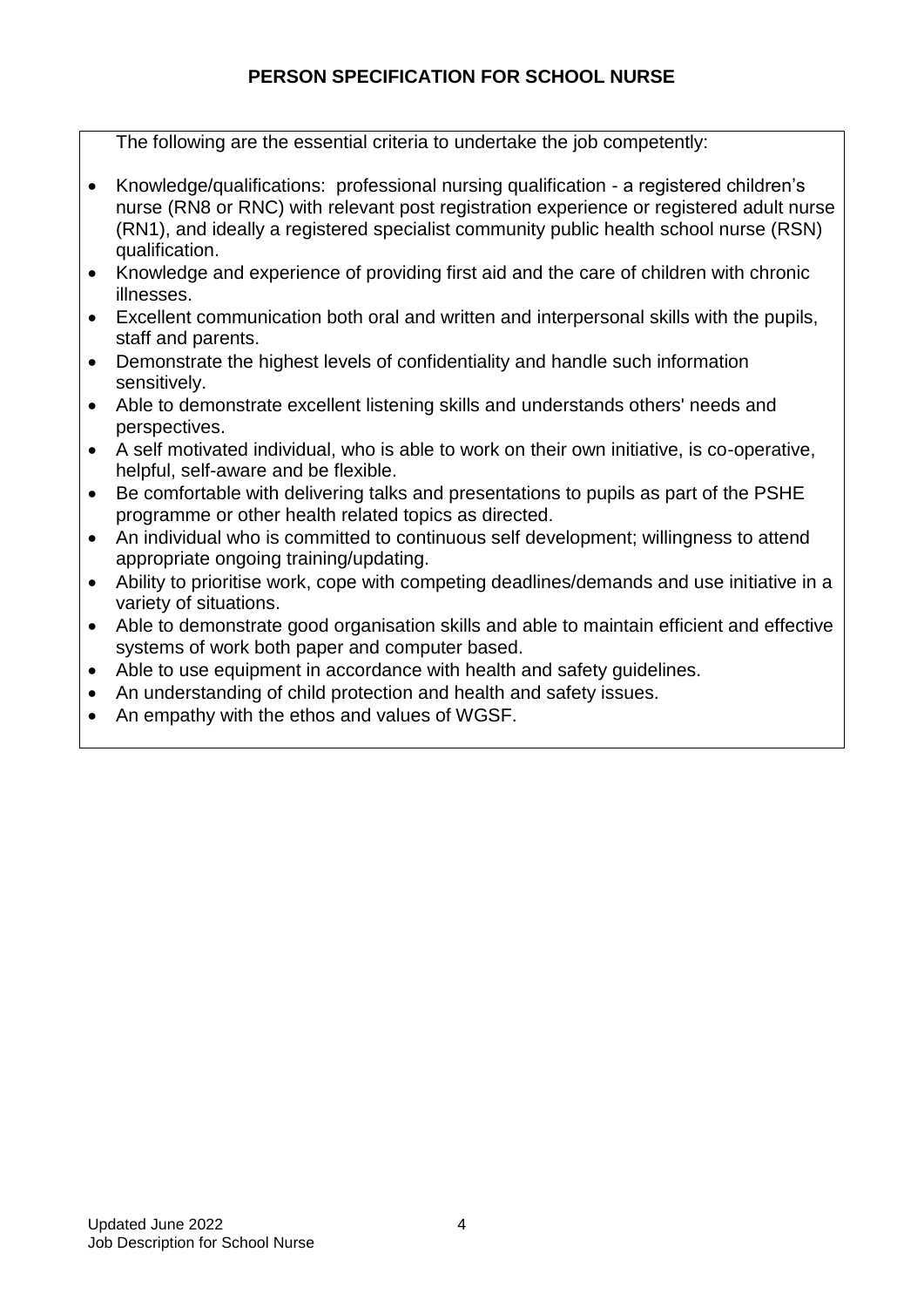#### **ADDITIONAL INFORMATION FOR CANDIDATES**

- Wakefield Grammar School Foundation operates its own pay structure. The actual starting salary for this post is £8,754.68 per annum (£27,624.00 FTE) with progression to £10,213.80 per annum (£32,228.00 FTE) subject to the pay progression arrangements for WGSF (Grade K).
- This is a job share post working 15 hours per week, term time only, including INSET. The exact days would be discussed at interview, however, the working hours would be spread over two days per week and would be from 8.00 am to 4.00 pm with a half hour unpaid lunch break.
- Annual holiday entitlement is 4 weeks holiday per annum (increasing to 5 weeks after 5 full years' service) and in addition 10 statutory days. A further 3 concessionary days are given at Christmas. All holiday entitlement is pro-rata for part timers. The statutory days and concessionary days are shared pro-rata by the job share partners.
- WGSF operates a money purchase pension scheme which employees are eligible to join on commencing employment. Contribution rates are currently 3.75% for the employee and 8% for the employer, based upon gross salary, with an option to increase up to 5.25% and 11% respectively.
- Access to the Foundation's 24 hour Employee Assistance Programme.
- Foundation staff are eligible for a discount on the fees in respect of their children attending Foundation schools (excluding the Nursery) subject to Foundation policy.
- Free car parking available.
- Subsidised school lunches (during term time only).
- An offer of employment will be subject to the receipt of 2 references considered satisfactory to WGSF, a satisfactory DBS (Disclosure and Barring service) check, evidence of eligibility to work in the UK, relevant qualifications and a satisfactory health questionnaire. An appointment with the Foundation is also subject to the satisfactory completion of a probationary period of 6 months.
- WGSF is committed to safeguarding and promoting the welfare of children and young people.

## **General Information About Applying for the Post**

 Further details and an application form can be obtained from the recruitment section of our website www.wgsf.org.uk or by emailing the HR Department at [jobs@wgsf.net](mailto:jobs@wgsf.net)

Completed application forms should be returned by **9.00 am on Friday 1st July 2022**

 Candidates who are short listed will be invited to interview. If you have not been contacted within four weeks of the closing date please assume you have not been short listed.